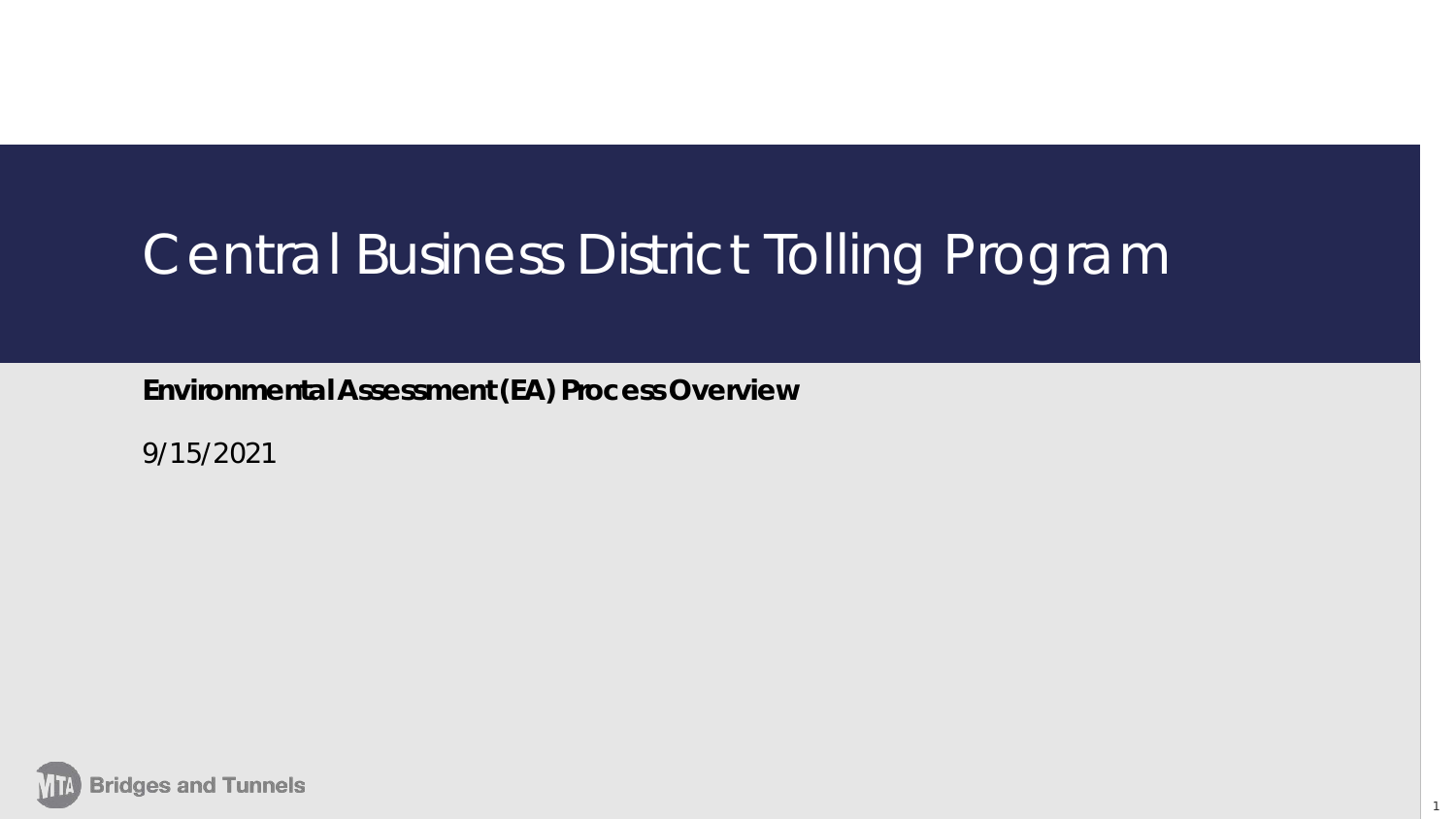# Robust Outreach (Agency, EJ, and Public)

- □ 28-county study area, 3 states
- **Q** Population of over 22 million, 12.3 million in EJ communities
- **□** 5 Tribal Nations
- **□ 23 Federal, State, local and regional** agencies
- $\Box$  20+ meetings
- **QEJ Technical Advisory Group and EJ** Stakeholder Working Group
- $\Box$  Advertising in ~40 publications

**Bridges and Tunnels** 

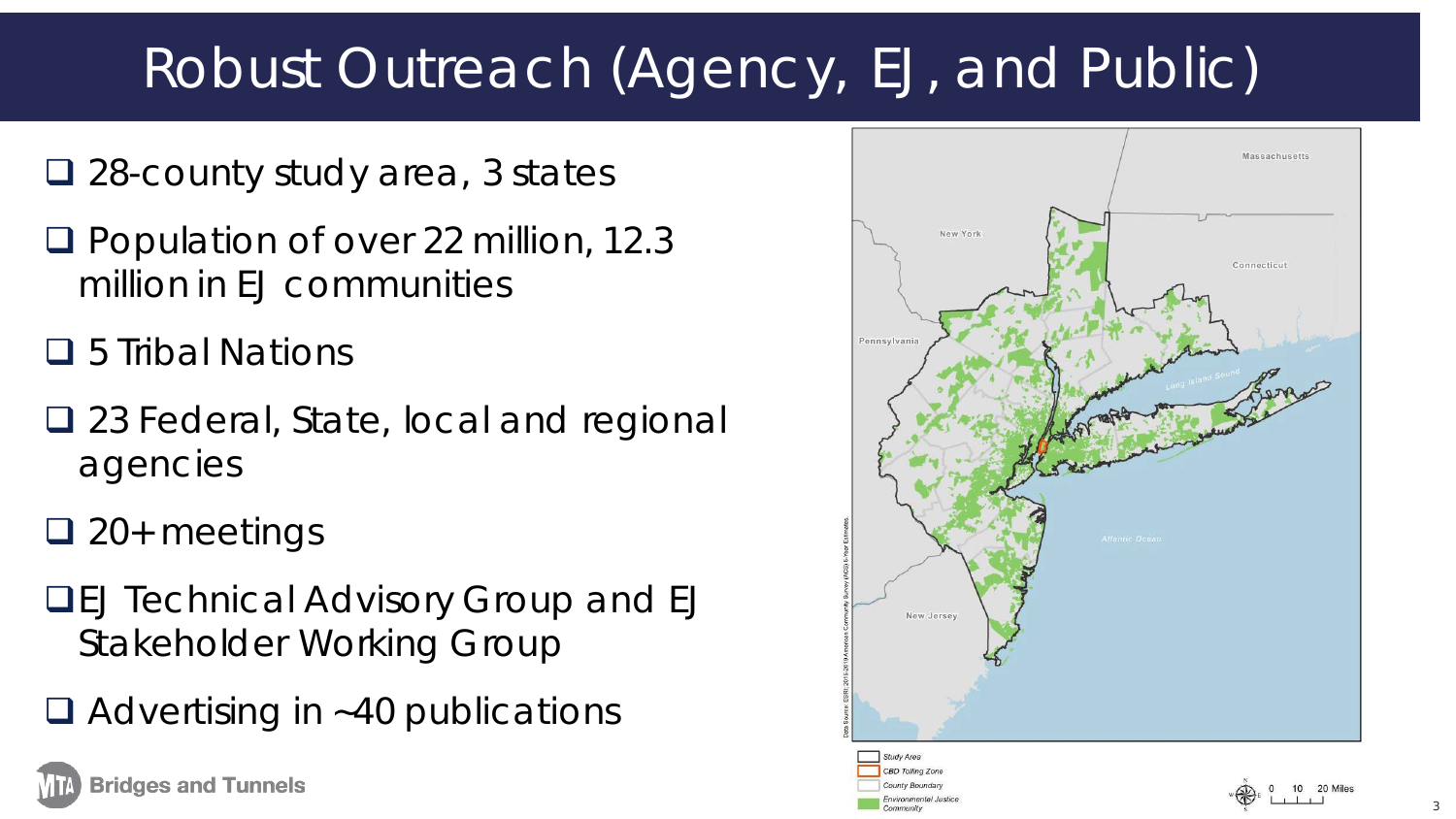## High-Level Schedule

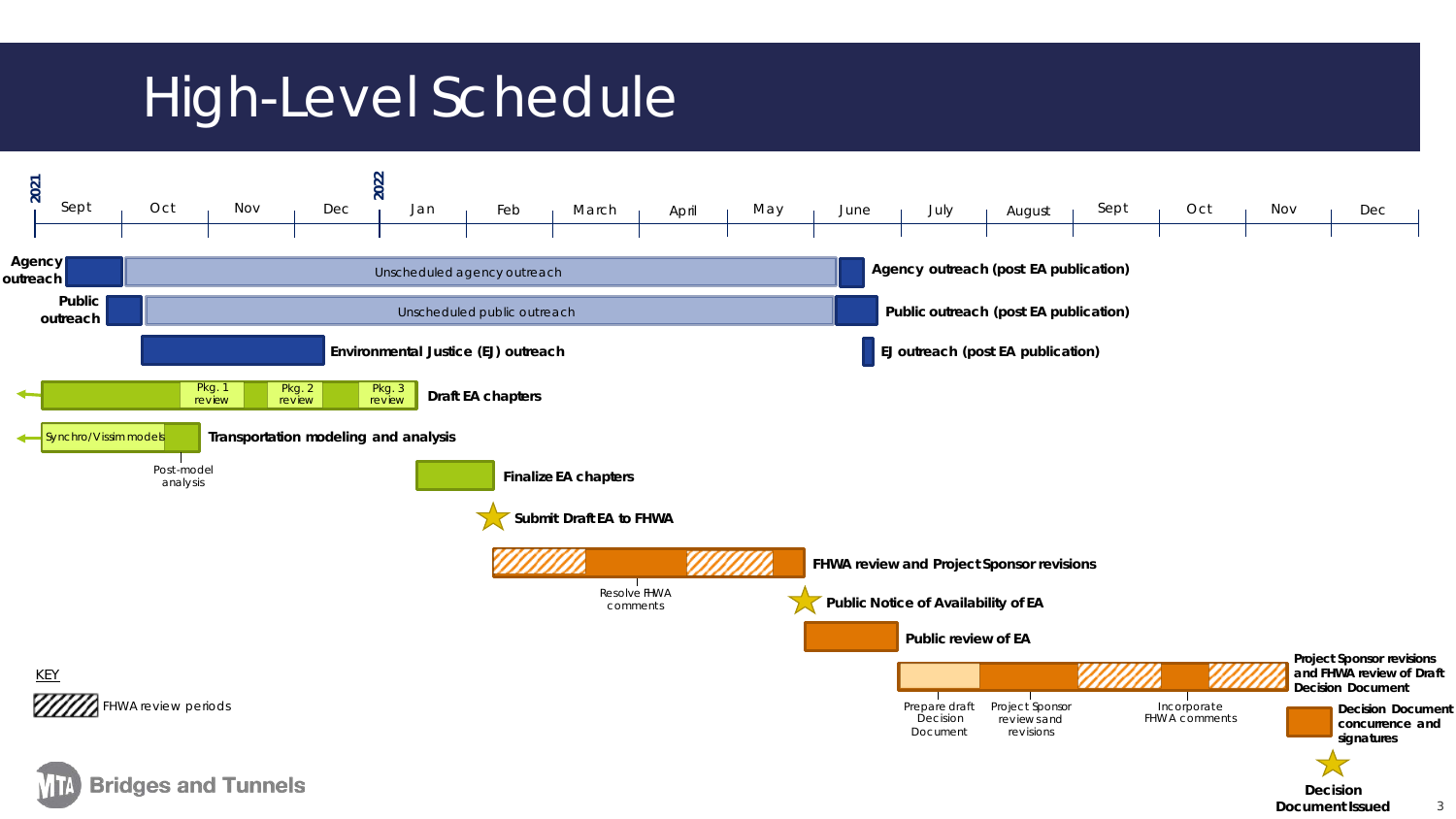| <b>Sunday</b>          | <b>Monday</b>                    | <b>Tuesday</b>                              | Wednesday                                                         | <b>Thursday</b>                                                                 | <b>Friday</b>                     | <b>Saturday</b> |
|------------------------|----------------------------------|---------------------------------------------|-------------------------------------------------------------------|---------------------------------------------------------------------------------|-----------------------------------|-----------------|
| 19<br><b>September</b> | 20                               | 21                                          | 22                                                                | 23<br>Public webinars begin<br>NYC Outer Boroughs - 10am<br>Manhattan CBD - 6pm | 24<br>New Jersey-10am             | 25              |
| 26                     | 27                               | 28                                          | 29<br>Northern NY Suburbs - 10am<br>Long Island-6pm               | 30<br>NYC Outer Boroughs - 6pm                                                  | Connecticut-1pm<br><b>October</b> | $\overline{2}$  |
| 3                      | $\overline{4}$<br>New Jersey-6pm | $\overline{5}$<br>Northern NY Suburbs - 6pm | 6<br><b>Public webinars end</b><br>Manhattan Outside CBD -<br>6pm | 7<br>EJ webinarsbegin<br>EJ webinar (NY) $-6$ pm                                | 8                                 | $9\,$           |
| 10                     | 11                               | 12<br>EJ webinar (NJ) - 6pm                 | 13<br>EJ webinar (CT) - 6pm                                       | 14<br><b>EJ Technical Advisory</b><br><b>Group Meeting #1</b>                   | 15                                | 16              |

**Meetings in November and December**

- **EJ Technical Advisory Group:** 11/3
- **EJ Stakeholder Working Group:** 11/9 and 11/30
- **EJ Report Out Webinars:** 12/7 (NY), 12/8 (NJ), 12/9 (CT)

**Bridges and Tunnels**